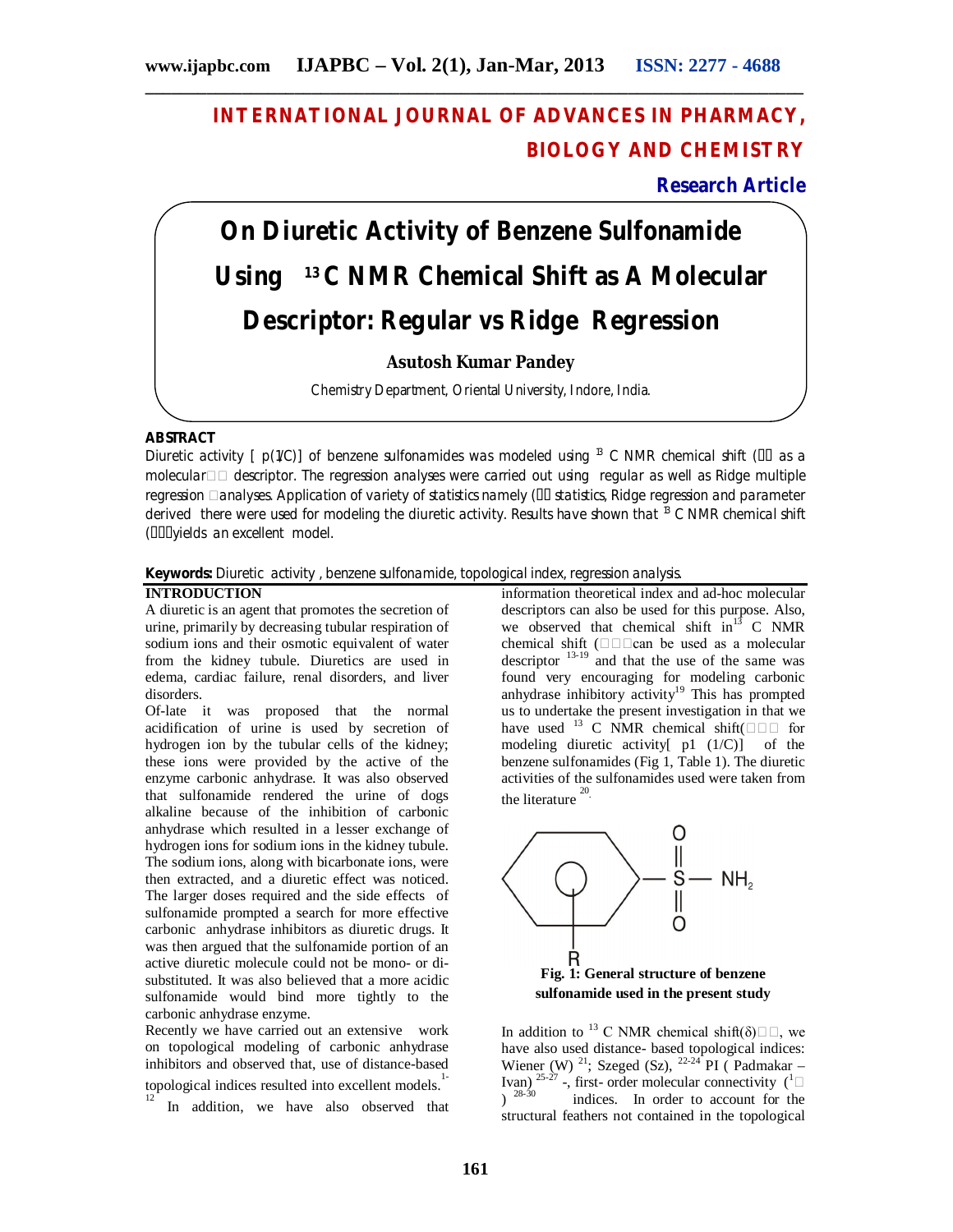indices we have used four indicator parameters: IP<sub>1</sub>, IP<sub>2</sub>, IP<sub>3</sub>, and IP<sub>4</sub> related to substitution at 4-, 3-, di- and 2- positions respectively. The modeling of diuretic activity[ $pl (1/C)$ ] was done adopting stepwise regression analyses and have used both simple as well as robust multiple regression analyses. $31$ Finally, data were subjected to  $\Lambda$  - statistic and we have also carried out ridge regression analyses and applied Mallow's Cp.- statistic. The result are summarized in Tables 1 to 6.The benzene sulfonamides used, their calculated topological indices, indicator parameters and the diuretic activities are given in Table 1.Table 2 records regression parameters and quality of correlation using regular multiple regression analysis. The other statistical parameters using this regular multiple regression analysis are summarized in Table 3.Such regression parameters for robust multiple regression analysis are summarized in Tables 4 and 5 respectively. Finally, the comparison of the results using regular and robust regression analyses are made in Table 6.

### **Experimental**

#### *Diuretic activities*

The diuretic activity reported earlier as 1/C was converted into p (1/C) units and used in the present study.

$$
n \quad n
$$
  
\n
$$
W = W(G) = 1/2 \sum \sum d(v_i, v_j/G)
$$
 (6)  
\n
$$
i = 1 \quad j = 1
$$

## **First-order connectivity index**  $({}^{\square} \square, )$

$$
{}^{1}\chi = {}^{1}\chi(G) = \sum [\delta_{i} \delta_{j}]^{-0.5}
$$
\n
$$
ij
$$
\n(7)

The connectivity index  $1 \Box = 1 \Box(\Box)$  of a graph G is defined by Randic  $32$  as under:

Where  $\delta_i$  and  $\delta_i$  are the valence of a vertex i and j, equal to the number of bonds connected to the atoms i and j, in G.

#### **Szeged indexes (Sz)**

Let e be an edge of the molecular graph G. Let  $n_1$ (e|G) be the number of vertices of G lying closer to

With the summation going over all the edges of

one end of e; let 
$$
n_2
$$
 (e|G) be the number of vertices of G lying closer to the other end of e. Then the Szeged index (Sz) is defined<sup>35-37</sup> as:

$$
Sz = Sz(G) = \sum_{e} n_{1}(e/G) n_{2}(e/G)
$$
 (8)

both the ends of edge e; by definition of Sz such edges are not taken into account.

# G.In cyclic graphs, there are edges equidistant from

# **PI (Padmakar-Ivan) index**

$$
\text{PI} = PI(G) = \sum_{e} \left[ \varepsilon n_{1}(e/G) + e n_{2}(e/G) \right] \tag{9}
$$

# **Topological indices**

All the topological indices ( Table 1 ) were calculated from the hydrogen suppressed molecular grope of the benzene sulfonamides. These molecular graphs are obtained by transforming molecular structure into molecular graph deleting all the carbon – hydrogen as well as heteroatom hydrogen bonds in the molecular structure; the calculation of these indices is well documented in the literature  $36-45$ . Therefore, the details of their calculations are not given here. However, below we give the corresponding expressions for their calculations.

#### **Wiener indexes (W)**

The Wiener index (W) is a widely used topological  $index<sup>31</sup>$ . It is based on the vertex-distances of the respective molecular graph.

Molecular graph can be denoted by G and having  $v_1$ ,  $v_2$ ,  $v_3$ , vn as its vertices. Let d  $(v_i, v_j | G)$  stands for the shortest distance between the vertices  $v_i$  and  $v_j$ . Then the Wiener index is defined as: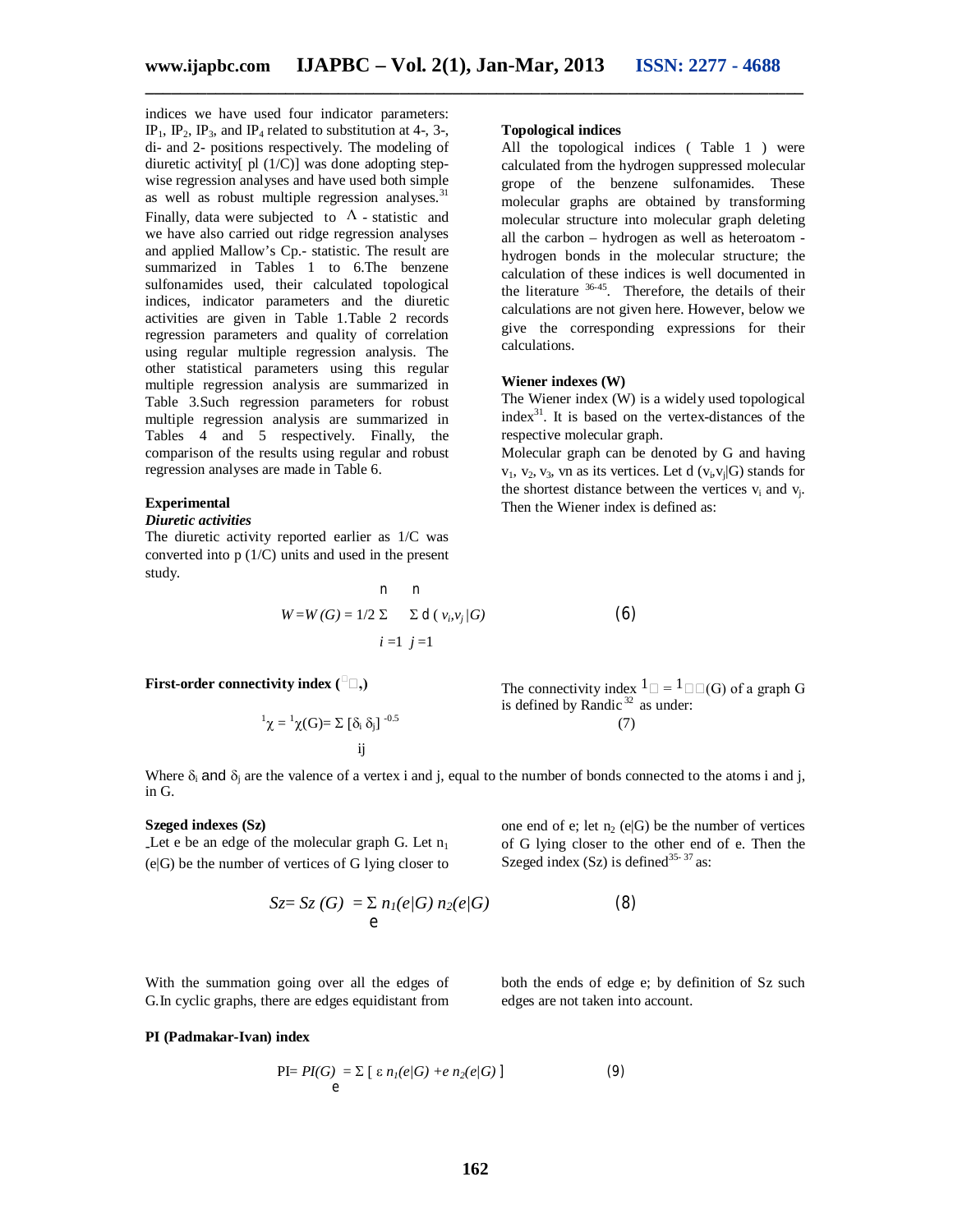# **Cross Validation**

As opposed to traditional regression methods, the cross-validation evaluates the validity of a model by how well it predicts data rather than how well it fits data. The analysis uses a "leave-one-out" scheme, a model is built with N-1 compounds and

$$
r_{\rm cv}^2 = \frac{SD - PRESS}{SD} \tag{10}
$$

Where SD is the sum-of-squares deviation for each activity from the mean. PRESS (or predictive sumof-squares) is the sum of squared difference between the actual and that predicted when the compound is omitted from the fitting process. Once a model is developed which has highest crossvalidated  $r_{\text{cv}}^2$ , this method is used to derive the conventional QSAR equation and conventional  $r^2$ and s values. The results of the final model are often visualized as contour maps of the coefficient. In addition to PRESS, SD,  $r_{cv}^2$ , S<sub>PRESS</sub>, one also need to evaluate predictive-square-error (PSE) in an attempt to decide the predictive potential of the proposed models. The data's of calculation of cross-validated parameters are given in our publications.

#### **Regression Analysis**

Maximum  $R^2$  improvement method to identify prediction models $39-41$ . This method finds the "best" one variable model, the "best" two variable model and so forth for the prediction of property /activity. Several models (combinations of variables) were examined to identify combinations of variables with good prediction capabilities. In all regression models developed a variety of statistics associated with residues, i.e. the Wilks - Shapiro test for normality and Cooks D-statistics for outliners, to obtain the most reliable results were examined. Multiple regression analyses for correlating antiviral activity of the present set of compounds with the aforementioned molecular descriptors were carried out using Regress-1 software as supplied by Professor I. Lukovits, Hungarian Academy of Sciences, Budapest, Hungary. Several

the nth compound is predicted. Each compound is left out of the model derivation and predicted in turn. As indication of the performance of the model is obtained from the cross-validated (or predictive)  $r^2_{\text{CV}}$  which is defined as:

$$
(\mathbf{1}
$$

multiple regressions were attempted using correlation matrix from this program and the best results were considered and discussed in developing QSAR.

# **RESULTS AND DISCUSSION**

A perusal of Table 1 shows that degeneracy is present in the topological indices as well as in diuretic activity. The degeneracy in the former can be understood from the fact that some of them ( W, Sz, PI ) belong to first -generation topological indices, while  $\frac{1}{\Box}$  belongs to second -generation topological indices  $32-33$  Balaban has stated  $32-33$  that such indices in spite of their observed degeneracy can be successfully used in developing QSAR models. The correlation of the data set is presented in the dendrogram  $34$ 

## *Multiple linear regression*

With the number of variables (topological indices, indicator parameters and  $^{13}$ C NMR chemical shift) used, several models were possible. Consequently, we have used step- wise regression analyses for obtaining model of statistical best quality. None of the parameters (Table 1) when used singly yielded one-variable model with significant statistics. The results presented in Table 2 indicate that 2- variable model containing IP<sub>4</sub> and  $\delta$  gave statistically significant model .This 2-variable model is given below:

$$
p(1/C) = -5.0958 \ (\pm 1.1639) -0.7940 \ (\pm 0.1317) \, \text{IP}_4
$$
\n
$$
+ 0.8698 \ (\pm 0.1865) \, \delta
$$
\n
$$
n = 19, \, R^2 = 0.7426, \, R^2_A = 0.7105, \, CV = 0.8358, \, F = 23.083
$$
\n
$$
(1)
$$

Here and there after, n-is the number of compounds used,  $R^2$  is the multiple-  $R^2$ ,  $R^2$  is the adjustable  $R<sup>2</sup>$ , CV is the coefficient of variation and F-is the F-statistics. The positive coefficient of  $\Box$  indicates its favorable contribution for modeling the diuretic activity  $[p(1/C)]$  On the other hand the negative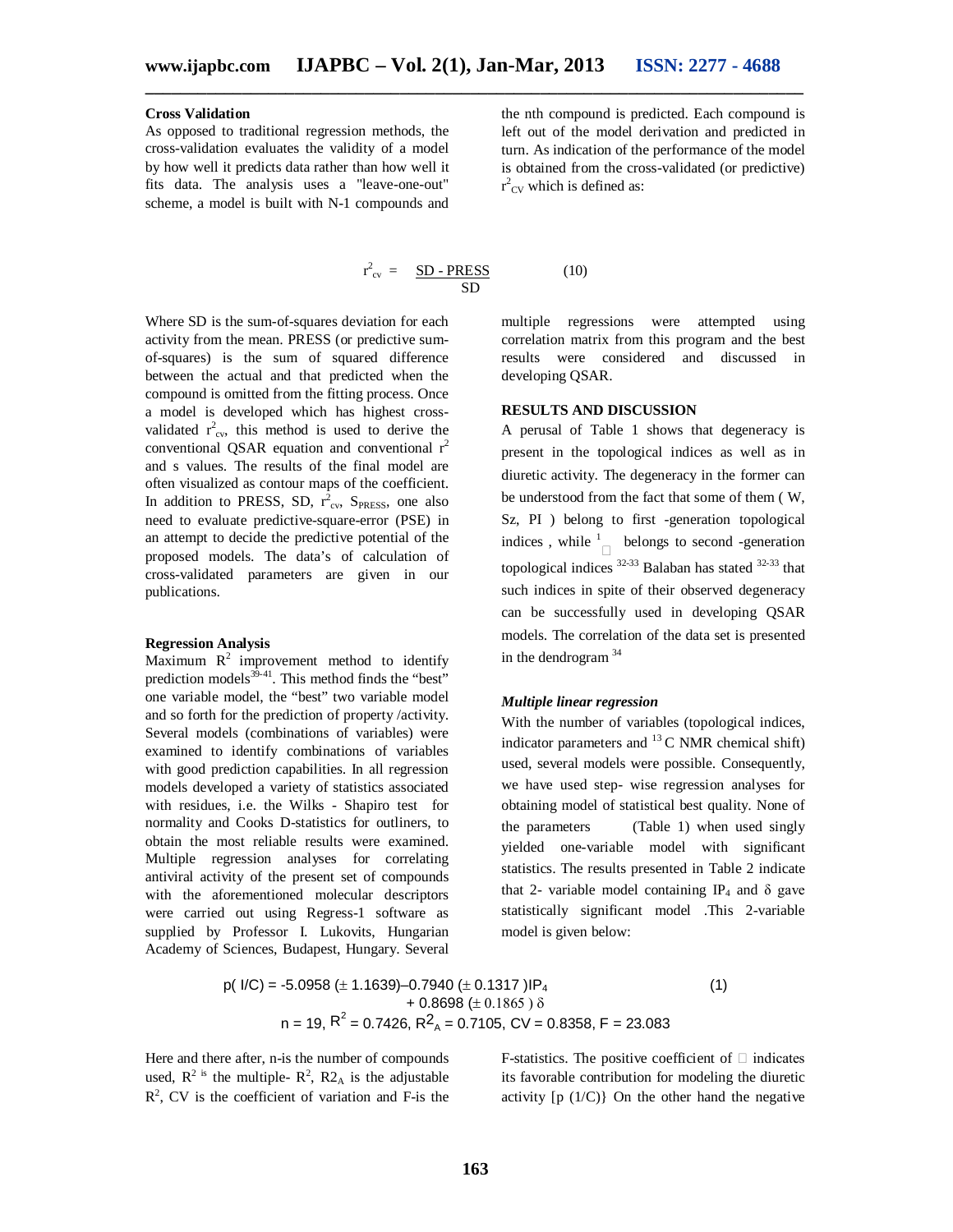coefficient of  $IP_4$  indicates that substitution at 2position is not favorable for the exhibition of the activity. Successive regression analysis gave still better model which contains  $\delta$ , IP<sub>3</sub> and IP<sub>4</sub> as the correlating parameters:

$$
p(1/C) = -6.2066 \ (\pm 1.1874) - 0.2756 \ (\pm 0.1329) \ IP_3
$$
\n
$$
- 0.8817 \ (\pm 0.1272) \ IP_4 + 1.0563 \ (\pm 0.1922) \ \delta
$$
\n
$$
n = 19, R^2 = 0.8000, R^2_A = 0.7600, CV = 0.8065, F = 19.999
$$
\n
$$
(2)
$$

The improved statistics is due to the added indicator parameter  $IP_3$  that is di-substitution. The negative coefficient of  $IP_3$  indicates that disubstitution is also not favorable for the exhibition of the diuretic activity. The physical significance of the other two correlating parameters is the same as discussed under model expressed by the equation (1). Further step- wise regression analyses failed to yield any model with still better statistics than the model expressed by equation (2). Also, none of the topological indices alone or in combination with other topological indices gave a model with better statistics than those discussed above. These results, therefore, indicates better modeling ability of  $^{13}$ C NMR chemical shift compared to other molecular descriptors used.

#### **Ridge Multiple Regression**

It is interesting to record that regular multiple regression is optimum when all of its assumptions are valid. When some of these assumptions are invalid, least- square regression can perform poorly. Ridge regression provides an alternative to least- squares regression that works with less restrictive assumptions. The Ridge regression conducts its own residual analyses and downweight or completely removes various observations. Huber's method is currently the most frequently recommended method for the Ridge regression. The results obtained using this method for the present study are given in Tables 4 and 5. The data presented in these tables indicate that better results are obtained in Ridge-multiple regression analyses. A perusal of these tables also indicates that like regular multiple regression analyses, statistics goes on improving as we proceed from 2- variable to 3 -variable models. Obviously meaning that the 3-variable model, is also the best in Ridge analysis for modeling the diuretic activity. Since in regular multiple regression analysis the best model is also the 3 variable model containing  $\delta$ ,  $\square \square \text{IP}_3$ ,  $\text{IP}_4$  as the correlating parameters we discuss this model obtained from Ridge analysis as below. The results on other models are available in Tables 4 and 5.

The aforementioned three variable Ridge model is found as below:

$$
p(I/C) = -5.8006 (+ - 1.0868) - 0.2360 (+ - 0.1161) IP3
$$
  
-0.8468 (+ - 0.1106) IP<sub>4</sub> - 09877 (+ - 0.1759)  $\delta$   
n= 19, R<sup>2</sup> = 0.8244, R<sup>2</sup><sub>A</sub> = 0.7893, CV = 0.7405, F = 23.481

The physical significance of the parameters involved in this Ridge model, equation (3), is the same as that mentioned under regression multiple regression models. The comparison of the statistics of regular and Ridge multiple regression analyses (Table 2) indicates that the latter analysis yields better results. From the results discussed above observed that the co-efficient of δ term is the highest in all the proposed models. This, therefore, indicates that <sup>13</sup>C NMR chemical shift ( $\delta \Box \Box$  plays a dominating role in the modeling the diuretic activity. In all the cases (Tables 2 and 3) the magnitude of  $R^2_A$  parameter goes on increasing as we pass from 2- to 3-variable models. This means that the added parameter in each case has favorable contribution for developing the model and thus for

modeling the activity. In order to confirm our results we have calculated  $p(V|C)$  from the best model and compared the same with the observed values of  $p(IC)$ . Such a comparison is shown in Table 6 and demonstrated in Figure. 2 and 3. From these figures we have calculated predicative correlation coefficient ( $\mathbb{R}^2$ pred), which are found as 0.7992 and 0.7998 for the models using regular and Ridge multiple regression analyses.

### **/\ - Statistics**

We have also attempted to investigate the presence or otherwise of co-linearity in the proposed models. The Fisher variance ratio F and  $\wedge$  statistics are the measure of the seriousness of co- linearity in the regression equation  $31-35$ . The latter is defined as: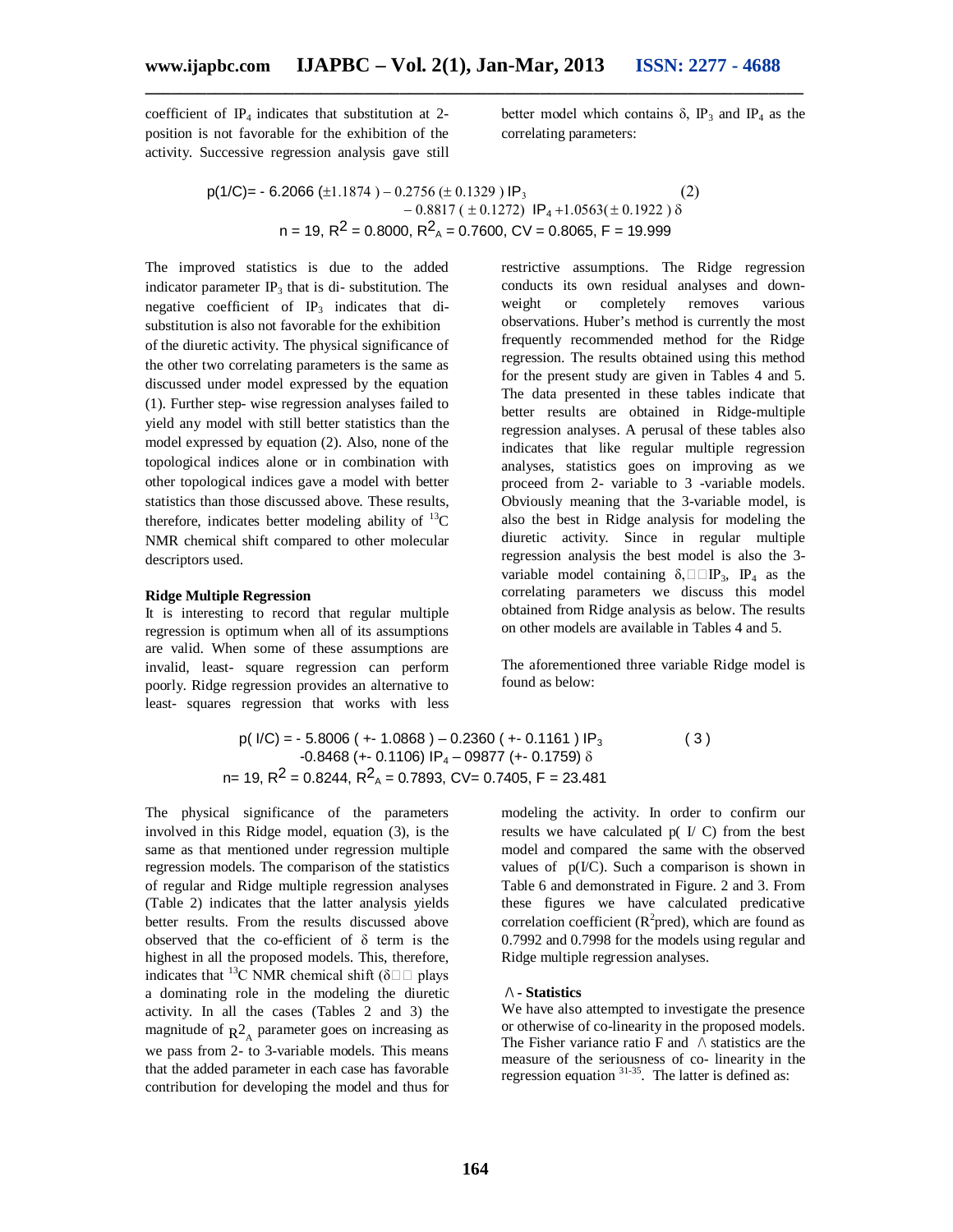$$
\begin{array}{c}\nn\\ \Lambda = 1/n \sum 1/\lambda l\\ i=1\n\end{array}
$$
\n(4)

Where n is the number of descriptors and the  $\square$ are the eigen values of the correlation matrix of descriptors. A value of  $\wedge$  greater than 5 is taken to indicate that a co-linearity problem exists in the equation. /\ values recorded in Table 4 are all smaller than 5 indicating absence of problem due to collinearly. In addition to  $\wedge$ , the condition number k and sum of the reciprocals of eigen values are also used to investigate multi-collinearly. A large condition number k and the summation of reciprocals of the eigenvalues grater that five times the number of predictor variables indicates the malti-collinearity Problem does exist in the proposed models.

#### **Variance Inflation Factor**

Ridge regression is yet another useful technique for analyses of co-linearity data <sup>31.</sup> Application of this analysis to the data and the eq (2) and (3) yields Ridge traces as show in Fig. 5 supporting again the absence of collinearly. Furthermore, a variance inflation factor :

$$
^{(4)}
$$

$$
VIF = 1 / (1 - r_i^2)
$$
 (5)

I was also calculated for each of the descriptors in the model by regressing it against the other and are given in Tables 3 and 5. In all the three proposed models VIF was found smaller than 10, thus again indicating absence of multi-co-linearity.

### **CONCLUSIONS**

The results and discussion made above indicates that <sup>13</sup> C NMR chemical shift ( $\delta \Box \Box$ ) is a useful molecular descriptor for successful modeling of diuretic activity of benzene sulfonamides used. The results also show that combination of  $^{13}C$  NMR chemical shift (δ)and the distance- based topological indices (W, Sz, PI, and  $\binom{1}{\Box}$ ) are not that useful for yielding statistically significant multivariable models for modeling the diuretic activity. Also, that 2- and di- substation on the benzene nucleus of the sulfonamide is responsible for the exhibitive of the activity. Furthermore ,results show that there is no need to separate out 2 substituted sulfonamides due to ortho- effect.

| 13<br>C NMR chemical shift, parameter are diuretic action |         |     |     |     |        |                 |                 |                 |                 |      |         |
|-----------------------------------------------------------|---------|-----|-----|-----|--------|-----------------|-----------------|-----------------|-----------------|------|---------|
| Comp No.                                                  | R       | W   | SZ  | PI  |        | IP <sub>1</sub> | IP <sub>2</sub> | IP <sub>3</sub> | IP <sub>4</sub> | п    | p(1/C)  |
|                                                           | 4-MeNH  | 201 | 306 | 126 | 5.5370 |                 | 0               |                 | 0               | 5.58 | $-0.04$ |
|                                                           | $4-NH2$ | 152 | 236 | 104 | 4.9990 |                 | 0               |                 | $\Omega$        | 5.85 | $-0.30$ |
|                                                           | $4-MeO$ | 201 | 306 | 126 | 5.5370 |                 | 0               |                 | $\Omega$        | 6.01 | 0.19    |
|                                                           | $4-Me$  | 152 | 236 | 104 | 4.9999 |                 | $\theta$        |                 | $\Omega$        | 6.06 | 0.18    |
|                                                           | $3-Me$  | 148 | 228 | 104 | 4.9999 | 0               |                 |                 | $\Omega$        | 6.07 | 0.18    |
| 6                                                         | H       | 114 | 177 | 84  | 4.6052 | $\Omega$        | 0               |                 | $\Omega$        | 6.12 | 0.13    |
|                                                           | $4-C1$  | 152 | 236 | 104 | 4.9999 |                 | $\theta$        |                 | $\Omega$        | 6.26 | 0.29    |
| 8                                                         | $4-Br$  | 152 | 236 | 104 | 4.9999 |                 | $\Omega$        |                 | $\Omega$        | 6.25 | 0.27    |

9 3-Cl 148 228 104 4.9999 0 1 0 0 6.30 0.29 10 4-Ac 325 472 176 6.3929 1 0 0 0 6.34 0.40 11 | 4-CN | 201 | 306 | 126 | 5.5370 | 1 | 0 | 0 | 0 | 6.42 | 1.00 12 **3**-NO<sub>2</sub> 240 354 150 5.9097 0 1 0 0 6.51 0.68 13 4-NO<sub>2</sub> 252 378 126 5.9097 1 0 0 0 6.48 0.82 14 3,4-Cl<sub>2</sub> 189 291 126 5.4097 0 0 1 0 6.37 0.24 15 3NO2, 4-Cl 289 427 176 6.3204 0 0 1 0 6.50 6.50 0.32 16 | 3-CF3 ,4NO2 | 484 | 694 | 266 | 7.5317 | 0 | 0 | 1 | 0 | 6.62 | 0.58 17 | 2-Me | 144 | 220 | 104 | 5.0159 | 0 | 0 | 0 | 1 | 6.30 | -0.30 18 2-Cl 144 220 104 5.0159 0 0 0 1 6.39 -0.30 19 2-NO<sub>2</sub> 228 334 150 5.9265 0 0 0 1 6.50 -0.30

**Table 1: Sulfonamide, their distance –base topological indices**

**OOOOOO** - <sup>13</sup> C NMR, chemical shift, W – Wiener Index, Sz – Szeged Index, PI – Padmakar – Ivan Index;

 $1 \Box$  – First- order molecular connective Index,

 $IP_1$  – indicator parameter for 4- substitution,

IP2 – indicator parameter for 3- substitution,

IP3- indicator parameter for di-substitution,

IP4- indicator parameter for 2- substitution,

p(1/C)- logarithmic value of diuretic activity.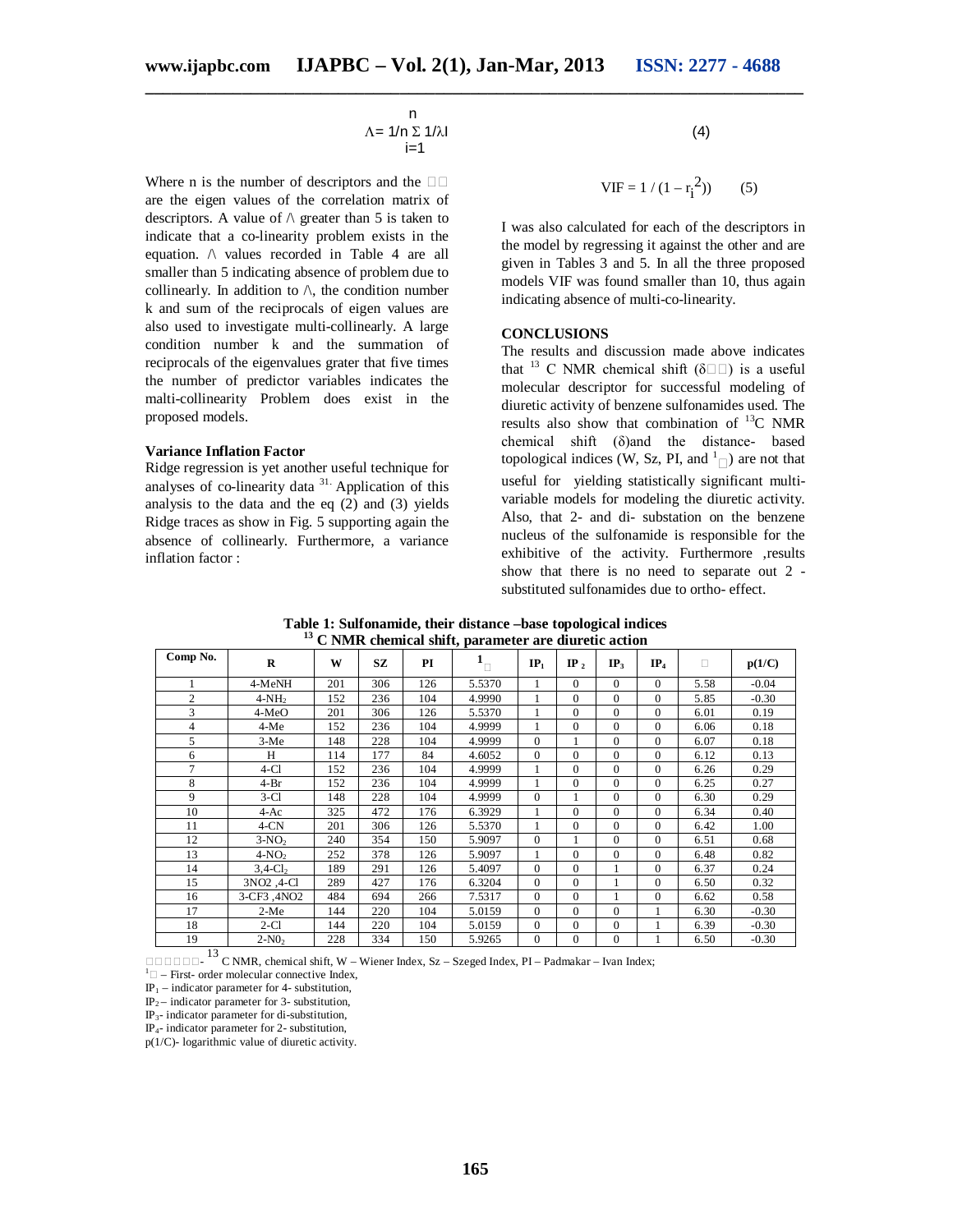| Model<br>No.   | <b>Parameters</b><br>used                 | <b>Regular Regression Analysis</b> |        |        |        |  |
|----------------|-------------------------------------------|------------------------------------|--------|--------|--------|--|
|                |                                           | $R^2$                              | $R^2$  | CV     |        |  |
|                | $\mathbb{P}_4$                            | 0.7420                             | 0.7105 | 0.8858 | 23.083 |  |
| $\overline{c}$ | $\Box$ IP <sub>2</sub> , IP <sub>4</sub>  | 0.7775                             | 0.7330 | 0.8506 | 17.471 |  |
| 3              | $\Box$ $\Box$ $\Box$ $\Box$ $\Box$ $\Box$ | 0.7866                             | 0.7440 | 0.8329 | 18.434 |  |
|                | $\mathbb{P}_3$ , IP <sub>4</sub>          | 0.8000                             | 0.7600 | 0.8065 | 19.999 |  |

# **Table 2: Regression parameters and quality corrections are using regular multiple regression analysis**

**\_\_\_\_\_\_\_\_\_\_\_\_\_\_\_\_\_\_\_\_\_\_\_\_\_\_\_\_\_\_\_\_\_\_\_\_\_\_\_\_\_\_\_\_\_\_\_\_\_\_\_\_\_\_\_\_\_\_\_\_\_\_\_\_\_\_\_\_\_\_\_\_\_\_\_**

**Table 3: Variance inflation factor (VIF), eigen values (), condition number (k) and /\- statistic and other parameters using regular multiple regression analysis**

| Model          | Parameter<br>used | <b>VIF</b> | $\Box$ i | 0000i  | 00000i | $\sqrt{ }$ |
|----------------|-------------------|------------|----------|--------|--------|------------|
|                | $IP_4$            | 1.0807     | 1.2732   | 0.7854 | 2.1612 | 1.0806     |
|                | п                 | 1.0807     | 0.7268   | 1.3758 |        |            |
| $\overline{2}$ | IP <sub>4</sub>   | 1.3261     | 1.3470   | 0.7423 | 4.0940 | 1.3646     |
|                | Ω                 | 1.3751     | 1.2623   | 0.7922 |        |            |
|                | IP <sub>2</sub>   | 1.3930     | 0.3907   | 2.5595 |        |            |
| 3              | $IP_4$            | 1.2160     | 1.7690   | 0.5652 | 3.9306 | 1.3102     |
|                | Ω                 | 1.2847     | 0.7298   | 1.3702 |        |            |
|                | $IP_1$            | 1.4301     | 0.5012   | 1.9952 |        |            |
| 4              | IP <sub>3</sub>   | 1.3270     | 1.4045   | 0.7119 | 3.9253 | 1.3084     |
|                | $IP_4$            | 1.2149     | 1.1718   | 0.8533 |        |            |
|                | $\delta$          | 1.3836     | 0.4237   | 2.3601 |        |            |

**Table 4: Regression parameters and quality corrections using robust multiple regression analysis**

| Model<br>No. | <b>Parameters</b><br>used                  | <b>Robust Regression Analysis</b> |        |        |        |  |
|--------------|--------------------------------------------|-----------------------------------|--------|--------|--------|--|
|              |                                            | $R^2$                             | $R^2$  | CV     | F      |  |
|              | $\cdot$ IP <sub>4</sub>                    | 0.7972                            | 0.7718 | 0.7785 | 31.446 |  |
| 6            | $\Box$ IP <sub>2</sub> , IP <sub>4</sub>   | 0.7907                            | 0.7489 | 0.8227 | 18.895 |  |
|              | $\Box$ IP <sub>1</sub> , IP <sub>4</sub>   | 0.8027                            | 0.7633 | 0.7836 | 20.347 |  |
|              | $\Box$ , $\mathrm{IP}_3$ , $\mathrm{IP}_4$ | 0.8244                            | 0.7893 | 0.7405 | 23.481 |  |

| Table 5: Variance inflation factor (VIF), eigen values $(\square)$ , condition number (k) and |  |
|-----------------------------------------------------------------------------------------------|--|
| $\wedge$ - statistic and other parameters using robust multiple regression analysis           |  |

|       | $\gamma$ - statistic and other parameters using robust multiple regression analysis |            |        |        |        |           |  |  |
|-------|-------------------------------------------------------------------------------------|------------|--------|--------|--------|-----------|--|--|
| Model | Parameter<br>used                                                                   | <b>VIF</b> | Πi     | 0000i  | 00000i | $\Lambda$ |  |  |
| 5     | $IP_4$                                                                              | 1.0929     | 1.2915 | 0.7742 | 2.1856 | 1.0928    |  |  |
|       | П                                                                                   | 1.0929     | 0.7085 | 1.4114 |        |           |  |  |
| 6     | $IP_4$                                                                              | 1.3603     | 1.3567 | 0.7370 | 4.2018 | 1.4006    |  |  |
|       | □                                                                                   | 1.4080     | 1.2698 | 0.7875 |        |           |  |  |
|       | IP <sub>2</sub>                                                                     | 1.4337     | 0.3735 | 2.6773 |        |           |  |  |
| 7     | $IP_4$                                                                              | 1.2080     | 1.7747 | 0.5634 | 3.9498 | 1.3166    |  |  |
|       | П                                                                                   | 1.3039     | 0.7289 | 1.3719 |        |           |  |  |
|       | IP <sub>1</sub>                                                                     | 1.4380     | 0.4964 | 1.0145 |        |           |  |  |
| 8     | IP <sub>3</sub>                                                                     | 1.3664     | 1.4148 | 0.7068 | 4.0297 | 1.3432    |  |  |
|       | $IP_4$                                                                              | 1.2405     | 1.1813 | 0.8465 |        |           |  |  |
|       | δ                                                                                   | 1.4226     | 0.4038 | 2.4764 |        |           |  |  |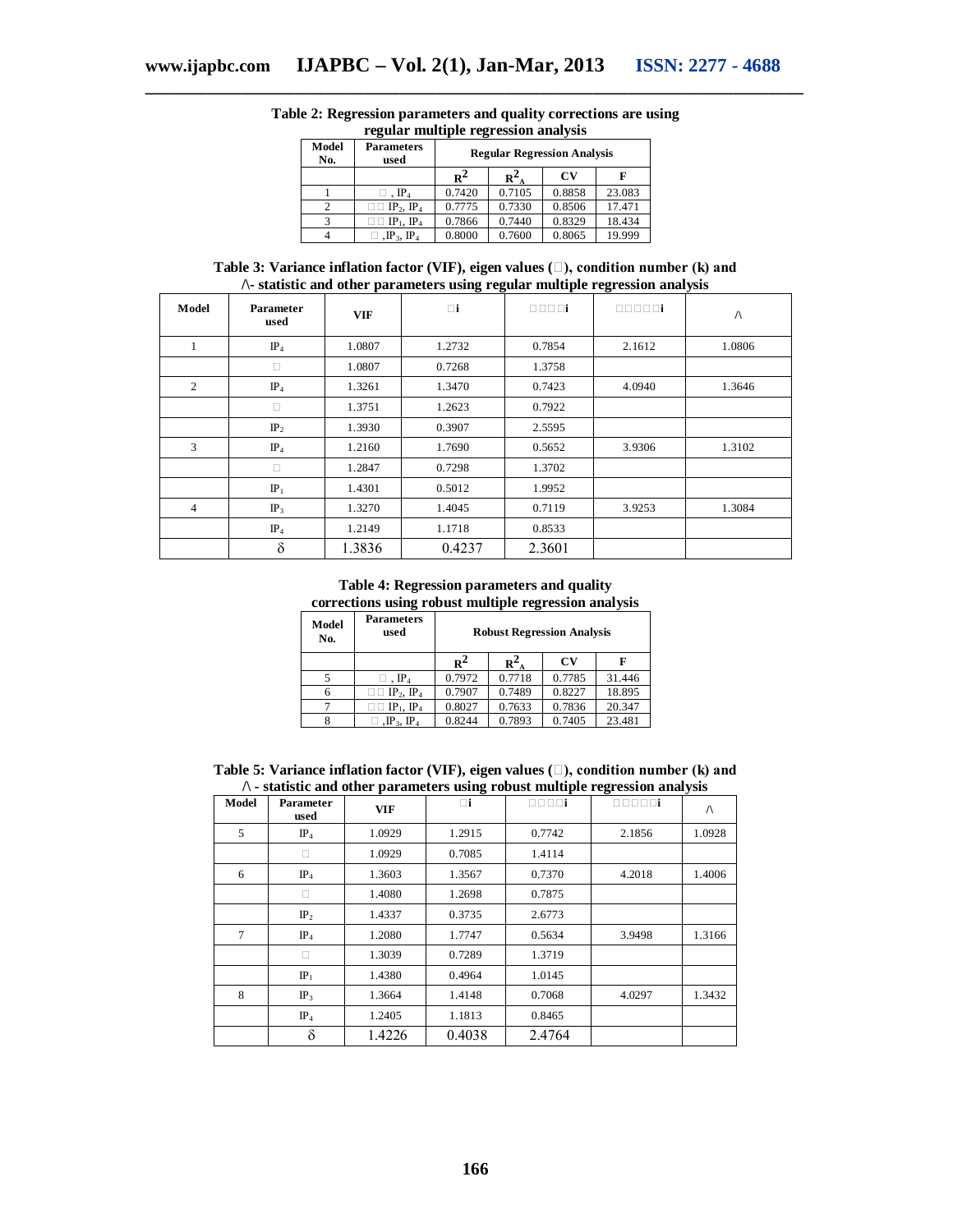|                 |                  | Calculated $p(1/C)$ |                            |                                      |          |  |  |
|-----------------|------------------|---------------------|----------------------------|--------------------------------------|----------|--|--|
| Compound<br>No. | p(1/C)<br>(Obs.) | regression          | Regular<br><b>Multiple</b> | <b>Robust Multiple</b><br>regression |          |  |  |
|                 |                  | Cal.                | Res.                       | Cal                                  | Res.     |  |  |
| $\mathbf{1}$    | $-0.040$         | $-0.313$            | 0.273                      | $-0.289$                             | 0.249    |  |  |
| $\overline{2}$  | $-0.300$         | $-0.027$            | $-0.273$                   | $-0.023$                             | $-0.277$ |  |  |
| 3               | 0.190            | 0.142               | 0.048                      | 0.135                                | 0.055    |  |  |
| $\overline{4}$  | 0.180            | 0.194               | $-0.014$                   | 0.185                                | $-0.005$ |  |  |
| 5               | 0.180            | 0.205               | $-0.025$                   | 0.195                                | $-0.015$ |  |  |
| 6               | 0.130            | 0.258               | $-0.128$                   | 0.244                                | $-0.114$ |  |  |
| 7               | 0.290            | 0.406               | $-0.116$                   | 0.382                                | $-0.092$ |  |  |
| 8               | 0.270            | 0.395               | $-0.125$                   | 0.372                                | $-0.102$ |  |  |
| 9               | 0.290            | 0.448               | $-0.158$                   | 0.422                                | $-0.132$ |  |  |
| 10              | 0.390            | 0.490               | $-0.100$                   | 0.461                                | $-0.071$ |  |  |
| 11              | 1.000            | 0.575               | 0.425                      | 0.540                                | 0.460    |  |  |
| 12              | 0.680            | 0.670               | 0.010                      | 0.629                                | 0.051    |  |  |
| 13              | 0.820            | 0.638               | 0.182                      | 0.599                                | 0.221    |  |  |
| 14              | 0.240            | 0.246               | $-0.006$                   | 0.255                                | $-0.015$ |  |  |
| 15              | 0.320            | 0.384               | $-0.064$                   | 0.383                                | $-0.063$ |  |  |
| 16              | 0.580            | 0.510               | 0.070                      | 0.502                                | 0.078    |  |  |
| 17              | $-0.300$         | $-0.434$            | 0.134                      | $-0.425$                             | 0.125    |  |  |
| 18              | $-0.300$         | $-0.339$            | 0.039                      | $-0.336$                             | 0.036    |  |  |
| 19              | $-0.300$         | $-0.127$            | $-0.173$                   | $-0.139$                             | $-0.161$ |  |  |

**Table 6: Comparison of observed and calculated diuretic activity using three variable models containing**  $IP_3$ **.**  $IP_4$  **and**  $\Box$ 

**Res- Residual i.e. difference between observed and calculated diuretic activity.**

# **Regular MLR Robust MLR**

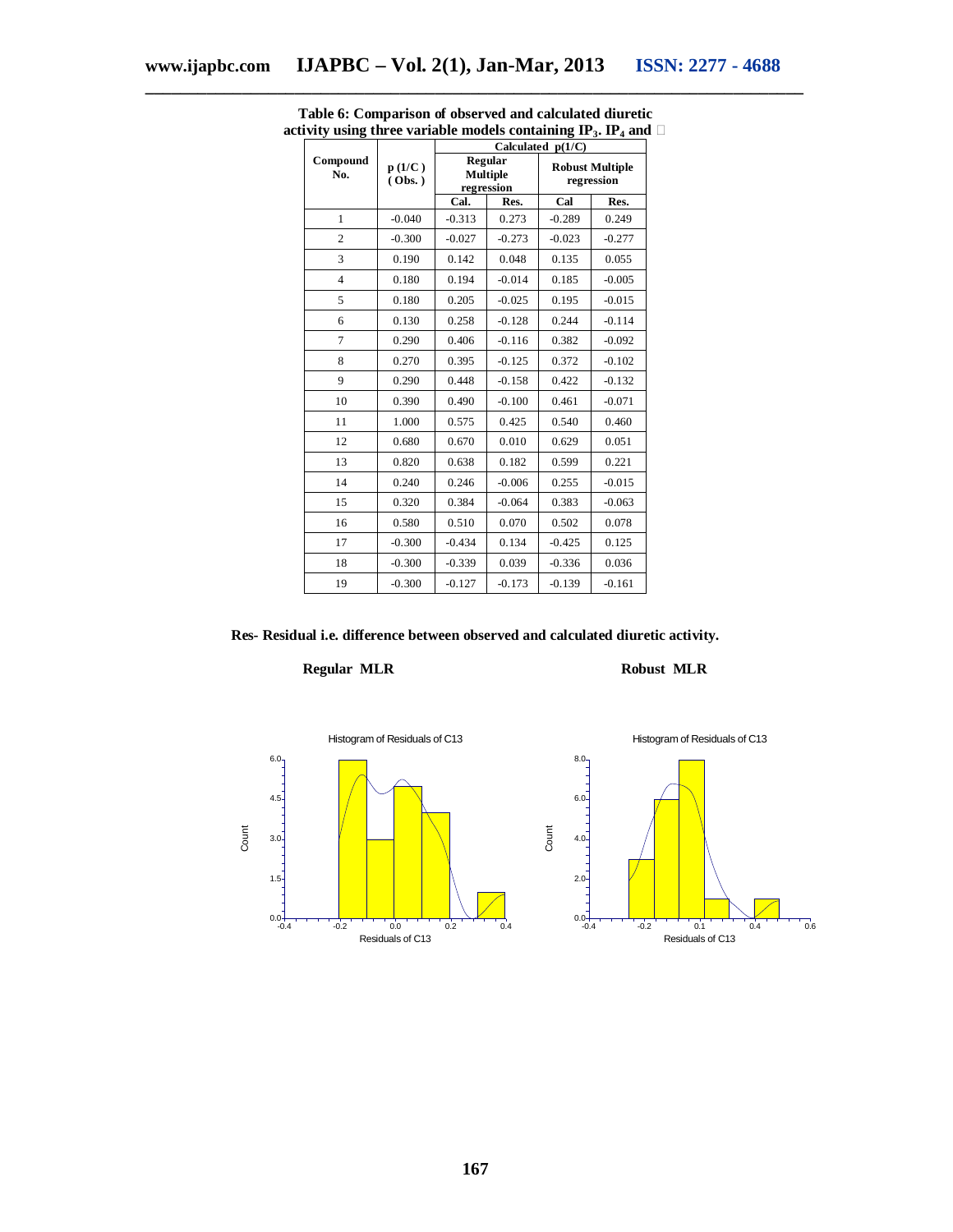

 $_{\rm Figure 2:}$  calculation of predicative correlation coefficient (R<sup>2</sup>pred),



**Fig. 3: Ridge multiple regression analyses**

#### **REFERENCES**

- 1. Clare, B.W.; Supuran, C.T.; QSAR<br>Studies of Sulfonamide Carbonic Studies of Sulfonamide Anhydrase Inhibitors, in Supuran, C.T.; Scozzatava, A.; Conway, J. (Eds.), Carbonic Andydrase, its Inhibitors and Activators, CRC Press, Boca Raton: FI, USA, 2004.
- 2. Saxena, A.; Khadikar, P.V. Acta Pharma 1999, 49, 171.
- 3. Agrawal, V.K.; Sinha, S.; Bano, S.; Khadikar, P, V. Acta Mitrobin et. Immina. Hung. 2001, 48, 17.
- 4. Agrawal, V.K.; Shrivastava, R.; Khadikar, P.V. Bioorg.Med Chem. 2001, 9, 3287.
- 5. Agrawal, V.K; Sharma R.; Khadikar, P.V. Bioorg. Med. Chem. 2002, 10, 2993.
- 6. Agrawal, V.K.; Shrivastava, S.; Khadikar, P.V.; Supuran, C. T. Bioorg.Med. Chem. 2003, 11, 5353.
- 7. Thakur, A.; Thakur; Khadikar, P.V.; Supuran, C.T.; Sudele, P. Bioorg.Med.Chem. 2004, 12, 789.
- 8. Jaiswal, M.; Khadikar, P.V.; Supuran, C.T. Bioorg.Med.Chem.Letter. 2004, 12, 2477.
- 9. Jaiswal, M.; Khadikar, P. V.; Scozzafava, A.; Supuran, C.T. Bioorg.Med. Chem.Letter. 2004, 14, 3283.
- 10. Agrawal, V. K.; Bano, S.; Supuran, C.T.; Khadikar, P.V. Eur. J.Med. Chem. 2004, 39, 593.
- 11. Agrawal, V. K.; Khadikar, P.V. Bioorg. Med. Chem. Letter.2003, 13, 447.
- 12. Khadikar, P.V; Sharma, V; Karmarkar.S; Supuran, C.T. Bioorg. Med. Chem. Lett. 2005 ( In press )
- 13. Khadikar, P. V; Pathak, S.; V.; Shrivastava, A.Bioorg, Med. Chem. Lett. 2002, 12,2673.